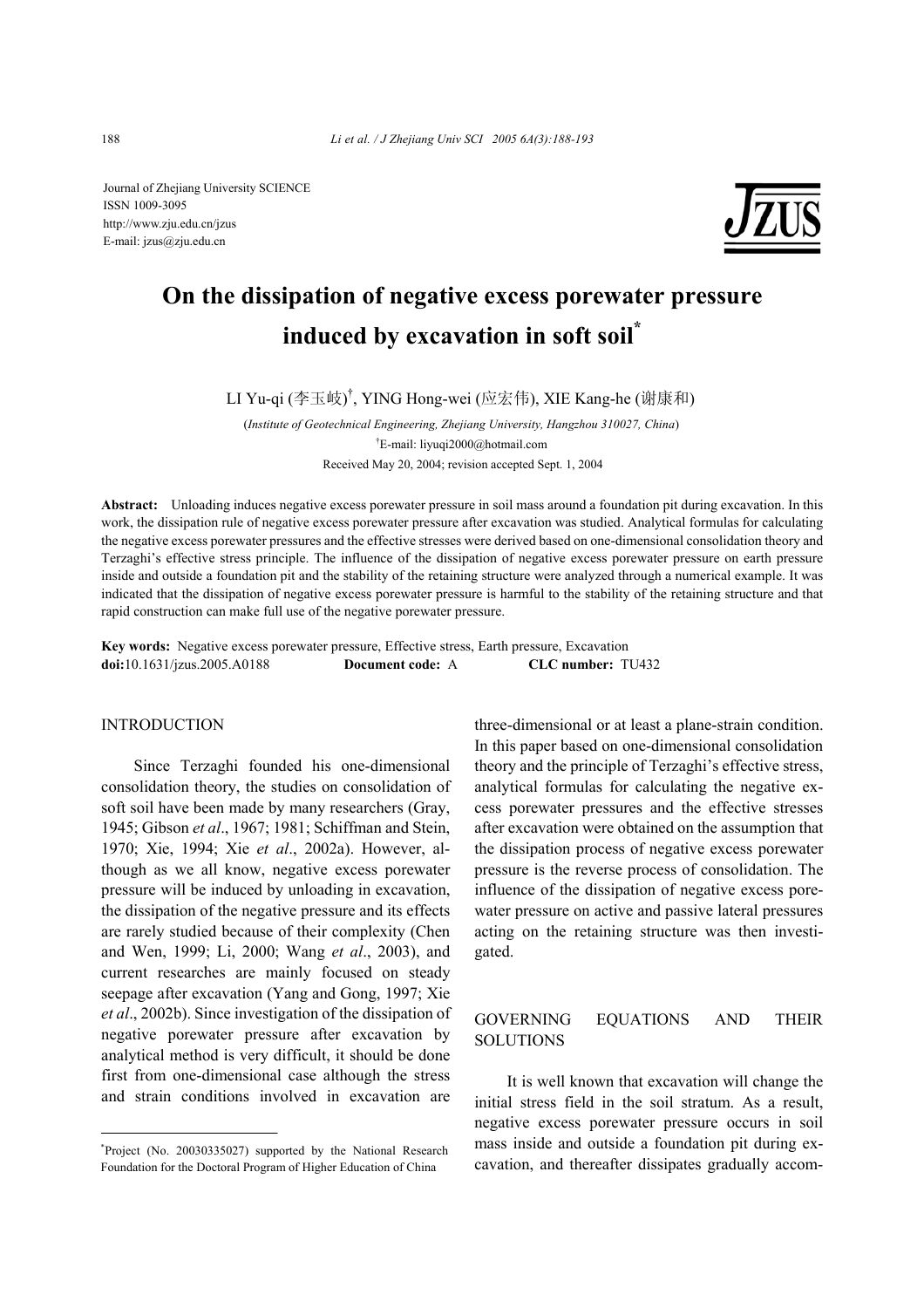panied with soil swelling. It is therefore acceptable to consider the dissipation process of negative excess porewater pressure as a reverse process of consolidation.

Fig.1 is sketch map of a foundation pit, where ∆*h*,  $h_1$  and  $h_2$  are excavation depth, thickness of soil layer in active zone and that in passive zone respectively. Since the permeability coefficient of soft soil is very small, the water table around the pit can be assumed to keep constant on the ground surface outside the pit and on the pit base inside the pit. Adopting all the assumptions made in Terzaghi's one-dimensional consolidation theory, and assuming further that the resilient moduli of soil inside and outside the foundation pit are constant and that excavation is instantaneously completed, the governing equations for negative porewater pressure dissipation after excavation can be obtained as follows:

$$
\frac{\partial u_1}{\partial t} = c_{r1} \frac{\partial^2 u_1}{\partial z^2}
$$
 (in active zone) (1)

$$
\frac{\partial u_2}{\partial t} = c_{r2} \frac{\partial^2 u_2}{\partial z^2}
$$
 (in passive zone) (2)

where  $u_1$  and  $u_2$  are the excess porewater pressures in active and passive zones;  $c_{ri} = k_{vi}E_{ri}/\gamma_w = k_{vi}/(m_{ri}\gamma_w)$  $(i=1,2)$ , is called swelling coefficient;  $k_{vi}$ ,  $E_{ri}$ ,  $m_{ri}=1/E_{ri}$  ( $i=1,2$ ), are vertical permeability coefficient, resilient modulus, volumetric resilient coefficient of soil in active and passive zones respectively; *t* and *z* are the variables of time and space;  $\chi_w$  is unit weight of water.

Since seepage inside and outside a pit is continuous at the bottom of the retaining structure, the boundary conditions for Eqs.(1) and (2) can be expre-



**Fig.1 Sketch map of a foundation pit** 

ssed as:

$$
\begin{cases}\n u_1(0,t) = 0 \\
u_2(\Delta h, t) = 0 \\
u_1(h_1, t) = u_2(h_1, t) \\
k_{v1} \frac{\partial u_1(h_1, t)}{\partial z} = -k_{v2} \frac{\partial u_2(h_1, t)}{\partial z}\n\end{cases}
$$
\n(3)

Because negative excess porewater pressure is induced by unloading during excavation, after excavation its initial value at the pit base is just the original effective overburden pressure therein. Thus, the initial negative excess porewater pressure in the passive zone can be assumed as  $u_2(z,0) = -\gamma'_0 \Delta h$ . The initial negative excess porewater pressure in the active zone is approximatively regarded as linear change from zero at the ground surface to  $-\gamma_0^{\prime} \Delta h$  at the bottom of the retaining structure. So the initial conditions for Eqs.(1) and (2) can be written as:

$$
\begin{cases} u_1(z,0) = u_0 z / h_1 = -\gamma'_0 \Delta h z / h_1 \\ u_2(z,0) = u_0 = -\gamma'_0 \Delta h \end{cases}
$$
 (4)

where  $\gamma'_0$  is the effective unit weight of soil, and  $u_0$  is the initial excess porewater pressure in passive zone.

In order to solve Eqs.(1) and (2) expediently, active zone and passive zone are to be a two-layered system as shown in Fig.2, considering that seepage inside and outside foundation pit is continuous at the



**Fig.2 Sketch map for the analysis of negative excess porewater pressure dissipation**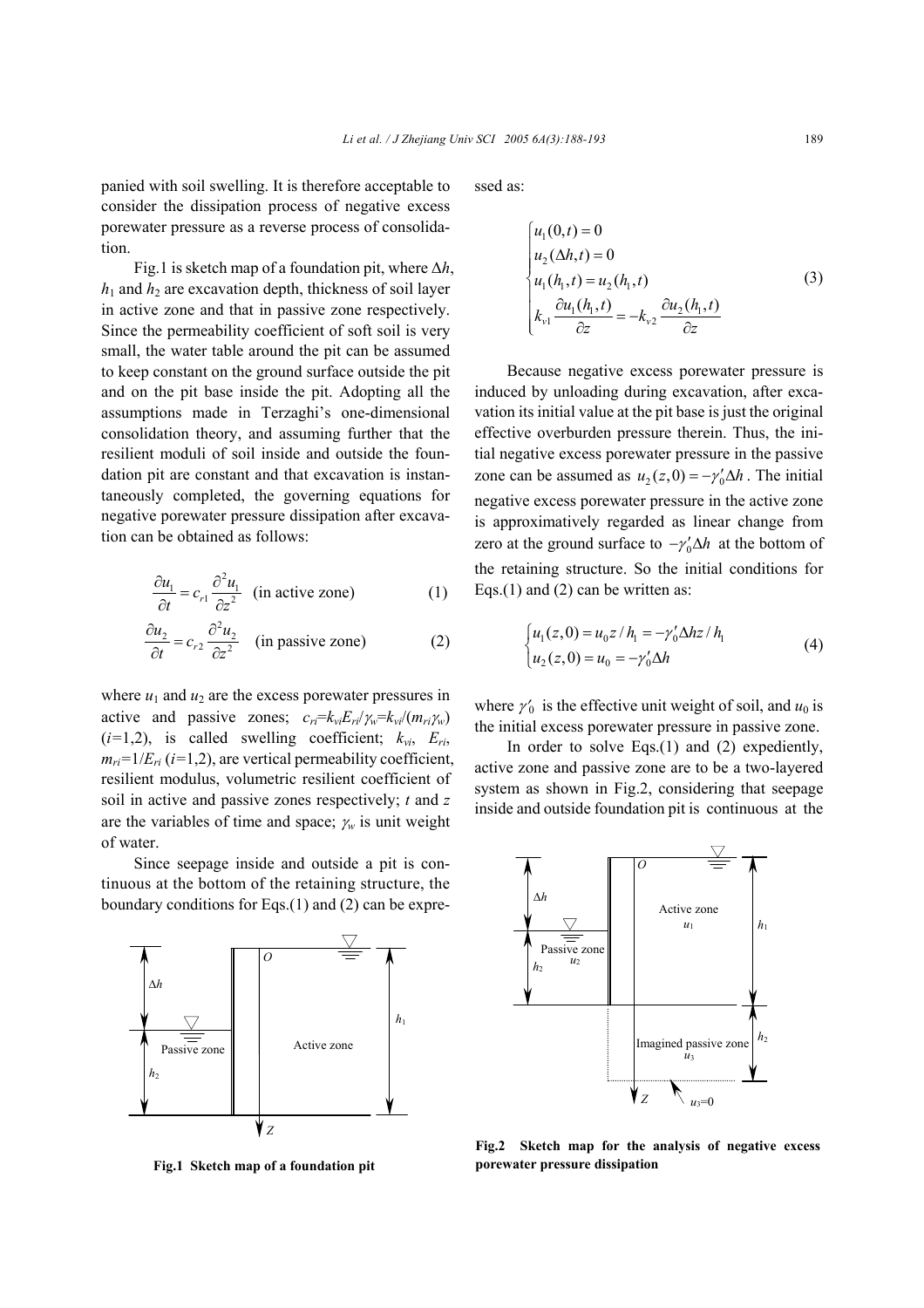bottom of retaining structure. The excess porewater pressure in imagined passive zone is expressed by *u*3, and the governing equation is given by:

$$
\frac{\partial u_3}{\partial t} = c_{r2} \frac{\partial^2 u_3}{\partial z^2} \tag{5}
$$

where  $u_2$  and  $u_3$  have the following relation:

$$
u_2(z,t) = u_3(2h_1 - z, t)
$$
 (6)

Accordingly, the boundary and initial conditions should be transformed into:

$$
\begin{cases}\n u_1(0,t) = 0 \\
u_3(h_1 + h_2, t) = 0 \\
u_1(h_1, t) = u_3(h_1, t) \\
k_{v1} \frac{\partial u_1(h_1, t)}{\partial z} = k_{v2} \frac{\partial u_3(h_1, t)}{\partial z} \\
\left\{ u_1(z, 0) = u_0 z / h_1 = -\gamma'_0 \Delta h z / h_1 \\
u_3(z, 0) = u_0 = -\gamma'_0 \Delta h\n\end{cases}
$$
\n(8)

From Eqs.(1) and (5), the negative excess porewater pressures in active and imagined passive zones satisfying boundary conditions expressed by Eq.(7) can be obtained as follows:

$$
u_1(z,t) = \sum_{m=1}^{\infty} B_m \sin\left(\lambda_m \frac{z}{h_1}\right) e^{-\beta_m t} \qquad (0 \le z \le h_1) \qquad (9)
$$
  

$$
u_3(z,t) = \sum_{m=1}^{\infty} A_m B_m \sin\left(\mu \lambda_m \frac{h_1 + h_2 - z}{h_1}\right) e^{-\beta_m t}
$$
  

$$
(h_1 \le z \le h_1 + h_2) \qquad (10)
$$

where 
$$
\beta_m = \frac{c_{r1} \lambda_m^2}{h_1^2}
$$
,  $\mu = \sqrt{\frac{c_{r1}}{c_{r2}}} = \sqrt{\frac{b}{K}}$ ,  $b = \frac{m_{r2}}{m_{r1}}$ ,  

$$
A_m = \begin{cases} \frac{\sin \lambda_m}{\sin(\mu c \lambda_m)} & \sin(\mu c \lambda_m) \neq 0; \\ -\frac{\cos \lambda_m}{\mu K \cos(\mu c \lambda_m)} & \sin(\mu c \lambda_m) = 0, \end{cases}
$$

 $K=k_{v2}/k_{v1}$ ,  $c=h_2/h_1$ ,  $\lambda_m$  is the positive eigenvalue of the following eigen-equation:

$$
\mu K \sin \lambda_m \cos(\mu c \lambda_m) + \cos \lambda_m \sin(\mu c \lambda_m) = 0.
$$

Using initial conditions expressed by Eq.(8) and the following orthogonal relation:

$$
\mu^2 K \int_{h_1}^{h_1 + h_2} A_m A_n \sin\left(\mu \lambda_m \frac{h_1 + h_2 - z}{h_1}\right) \cdot
$$
  

$$
\sin\left(\mu \lambda_n \frac{h_1 + h_2 - z}{h_1}\right) dz + \int_0^{h_1} \sin\left(\lambda_m \frac{z}{h_1}\right) \sin\left(\lambda_n \frac{z}{h_1}\right) dz
$$

$$
= \begin{cases} 0 & (m \neq n) \\ \frac{h_1}{2} (1 + \mu^2 K c A_m^2) = L & (m = n) \end{cases}
$$
Let

$$
Q = \sin\left(\mu \lambda_m \frac{h_1 + h_2 - z}{h_1}\right)
$$

$$
M = \int_0^{h_1} u_1(z, 0) \sin\left(\lambda_m \frac{z}{h_1}\right) dz
$$

$$
N = \mu^2 K \int_{h_1}^{h_1 + h_2} A_m u_3(z, 0) Q dz
$$

*Bm* can be given by:

$$
B_m = \frac{M+N}{L} = \frac{2u_0(\mu K A_m \lambda_m + \sin \lambda_m)}{\lambda_m^2 (1 + \mu^2 K c A_m^2)}
$$

Finally, the negative excess porewater pressure in actual passive zone can be obtained from Eqs.(6) and (10):

$$
u_2(z,t) = u_3(2h_1 - z, t)
$$
  
= 
$$
\sum_{m=1}^{\infty} A_m B_m \sin\left(\mu \lambda_m \frac{z - \Delta h}{h_1}\right) e^{-\beta_m t}
$$
  

$$
(\Delta h \le z \le h_1)
$$
 (11)

## DISTRIBUTIONS OF NEGATIVE EXCESS POREWATER PRESSURE

Based on the above solutions, the distributions of negative excess porewater pressure in active and passive zone are studied. Fig.3 shows the variation of the excess porewater pressures with soil stiffness represented by *b*. It can be seen that excess porewater pressures dissipate slower when soil volumetric resilient coefficient in passive zone is greater. The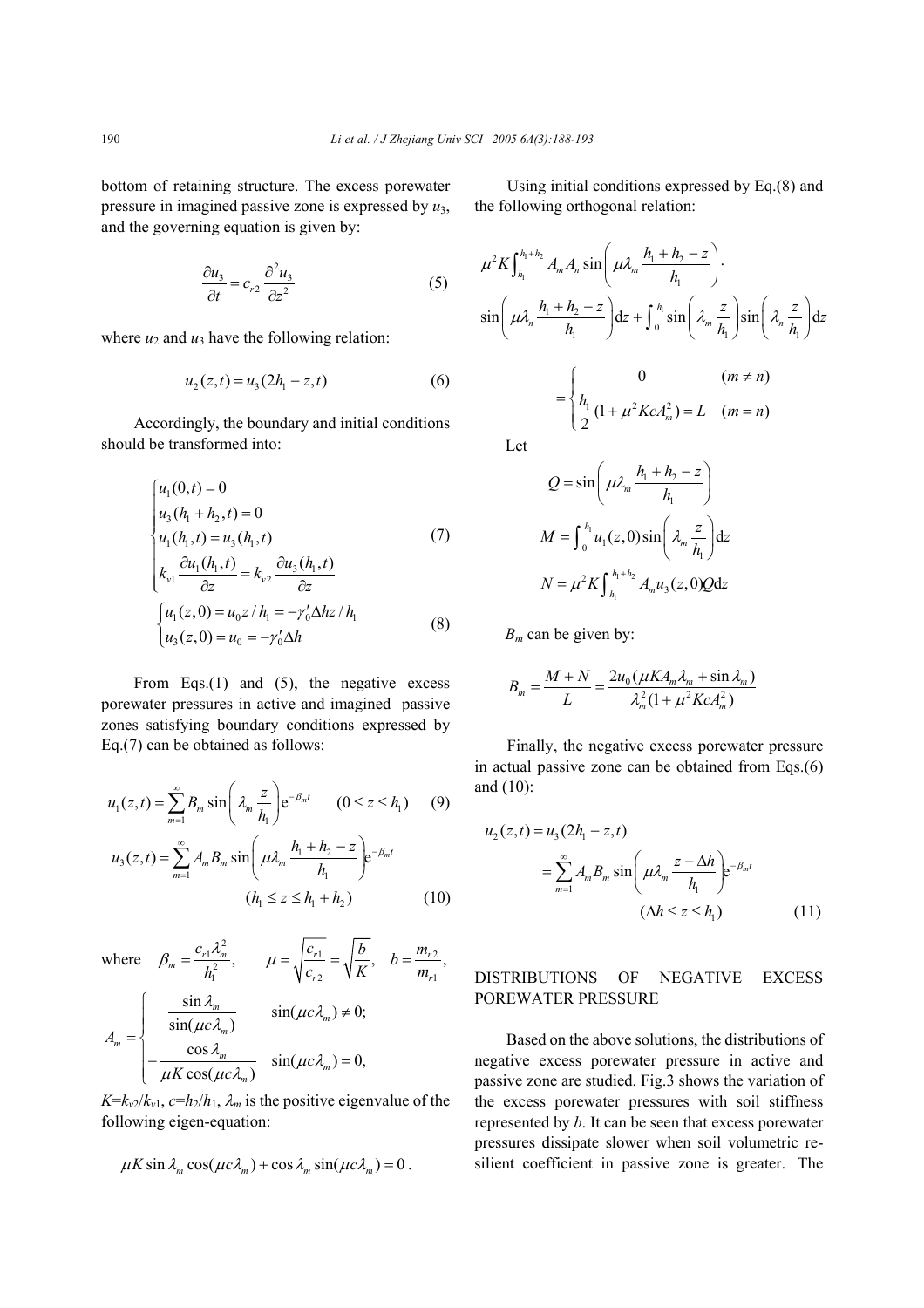influence of soil permeability on the distribution of excess porewater pressure is shown in Fig.4. It indicates that excess porewater pressures dissipate faster when soil permeability in passive zone is greater.

## LATERAL PRESSURES ACTING ON RETAINING STRUCTURE

Based on Terzaghi's effective stress principle, the effective stresses in active and passive zones at any time can be given by:

$$
\sigma'_{1}(z,t) = \sigma_{1} - u_{1}(z,t) - \gamma_{w}z = \gamma_{sat1}z - \gamma_{w}z - u_{1}(z,t)
$$
  
=  $\gamma'_{1}z - u_{1}(z,t)$  (0 \le z \le h<sub>1</sub>) (12)  
 $\sigma'_{2}(z,t) = \sigma_{2} - \gamma_{w}(z - \Delta h) - u_{2}(z,t)$ 

$$
= \gamma_{\text{sat2}}(z - \Delta h) - \gamma_w(z - \Delta h) - u_2(z, t)
$$

$$
= \gamma'_2(z - \Delta h) - u_2(z, t) \ (\Delta h \le z \le h_1)
$$
 (13)

where  $\sigma'_i$ ,  $\sigma_i$ ,  $\gamma'_i$ ,  $\gamma_{\text{sat}}$  (*i*=1,2) are effective vertical stress, total vertical stress, effective unit weight of soil, unit weight of saturated soil in active zone and passive zone, respectively.

According to Rankine's earth pressure theory, the lateral pressures acting on retaining structure can be obtained as follows:

$$
p_{a} = K_{a} \sigma'_{1}(z, t) - 2c'_{1} \sqrt{K_{a}} + u_{1}(z, t) + \gamma_{w} z
$$
  
\n
$$
= K_{a} \gamma'_{1} z - 2c'_{1} \sqrt{K_{a}} + (1 - K_{a}) u_{1}(z, t) + \gamma_{w} z
$$
  
\n
$$
(0 \le z \le h_{1}) \qquad (14)
$$
  
\n
$$
p_{p} = K_{p} \sigma'_{2}(z, t) + 2c'_{2} \sqrt{K_{p}} + u_{2}(z, t) + \gamma_{w}(z - \Delta h)
$$
  
\n
$$
= K_{p} \gamma'_{2}(z - \Delta h) + 2c'_{2} \sqrt{K_{p}} + \gamma_{w}(z - \Delta h)
$$

$$
+(1 - K_{p})u_{2}(z, t) \ (\Delta h \le z \le h_{1}) \quad (15)
$$

where 
$$
K_a = \tan^2(45^\circ - \varphi_1'/2)
$$
,  $K_p = \tan^2(45^\circ + \varphi_2'/2)$ ,



**Fig.3 Influence of soil stiffness on excess porewater pressure distribution** 



**Fig.4 Influence of soil permeability on excess porewater pressure distribution**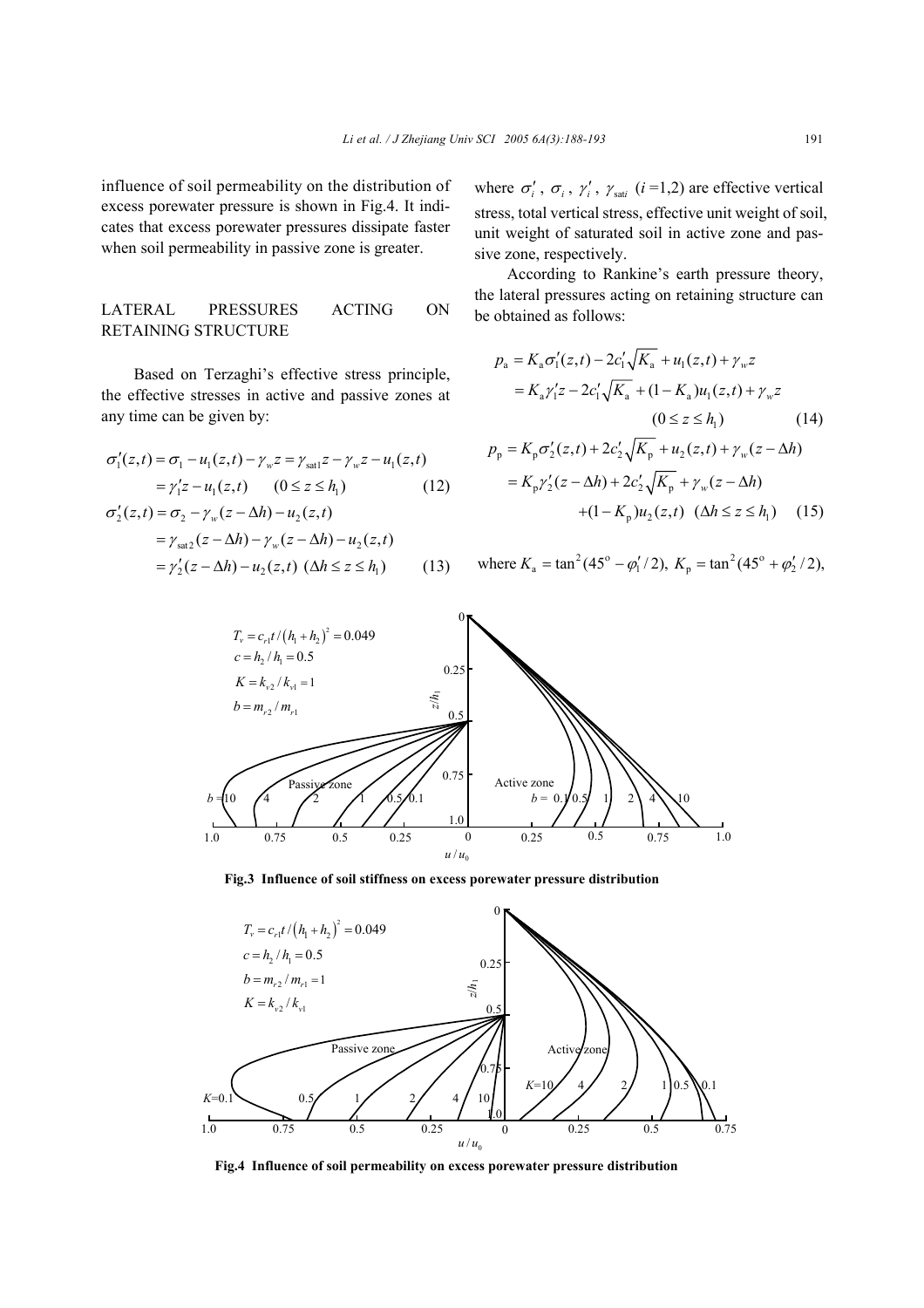$p_a$  and  $p_p$  are the lateral pressures acting on retaining structure in active and passive zones;  $c_i'$  and  $\varphi'_i$  $(i=1,2)$  are the effective cohesion and the effective internal friction angle of soil in active and passive zones respectively.

It can be seen from Eqs.(12) and (13) that the effective stresses both in active and passive zones decrease gradually with the dissipation of negative excess porewater pressure. As a result, the lateral pressure acting on the retaining structure in passive zone  $(p_p)$  will decrease with the dissipation of negative excess porewater pressure, whereas the one in active zone  $(p_a)$  will increase. This means that the foundation pit gets more and more unsafe with the dissipation of negative porewater pressure. So installing brace in time and casting concrete as fast as possible can make full use of the negative excess porewater pressure and is thus beneficial to safety, which is completely in accordance with practical experience.

#### NUMERICAL EXAMPLE

In order to analyze the influence of the dissipation of negative excess porewater pressure on effective vertical stresses in soil and lateral pressures acting on retaining structure in active and passive zones, a numerical example is given below.

The excavated depth of the foundation pit is 8 m and retaining structure is embedded to 16 m deep. The water table outside the pit keeps on the ground surface. The parameters of soil are:  $\gamma_1' = \gamma_2' = 8.9 \text{ kN/m}^3$ ,  $k_{v1} =$  $k_{v2} = 8.7 \times 10^{-7}$  cm/s,  $E_{r1} = E_{r2} = 7.2$  MPa,  $c'_1 = c'_2 = 0$ ,  $\varphi'_1 = \varphi'_2 = 20^\circ$ .

Fig.5 to Fig.7 show the dissipation curves of porewater pressure, the variations of effective vertical stress and the changes of lateral pressure with exposure time after excavation, respectively. It can be seen that the negative excess porewater pressures in active and passive zones both dissipate gradually with exposure time. The effective vertical stresses in both zones are greater than the ones without considering negative excess porewater pressure, and both decrease gradually with exposure time. The lateral pressure acting on the retaining structure decreases in the passive zone with the dissipation of negative pore-



**Fig.5 Curves of negative excess porewater pressure dissipation with time** 



**Fig.6 Variations of effective vertical stress with time**



**Fig.7 Variations of lateral pressure acting on retaining structure with time** 

water pressure; but increases in the active zone. Therefore the dissipation of negative excess porewater pressure is harmful to the stability of the retaining structure and rapid construction can make full use of the negative porewater pressure.

#### **CONCLUSION**

Based on one-dimensional consolidation theory,